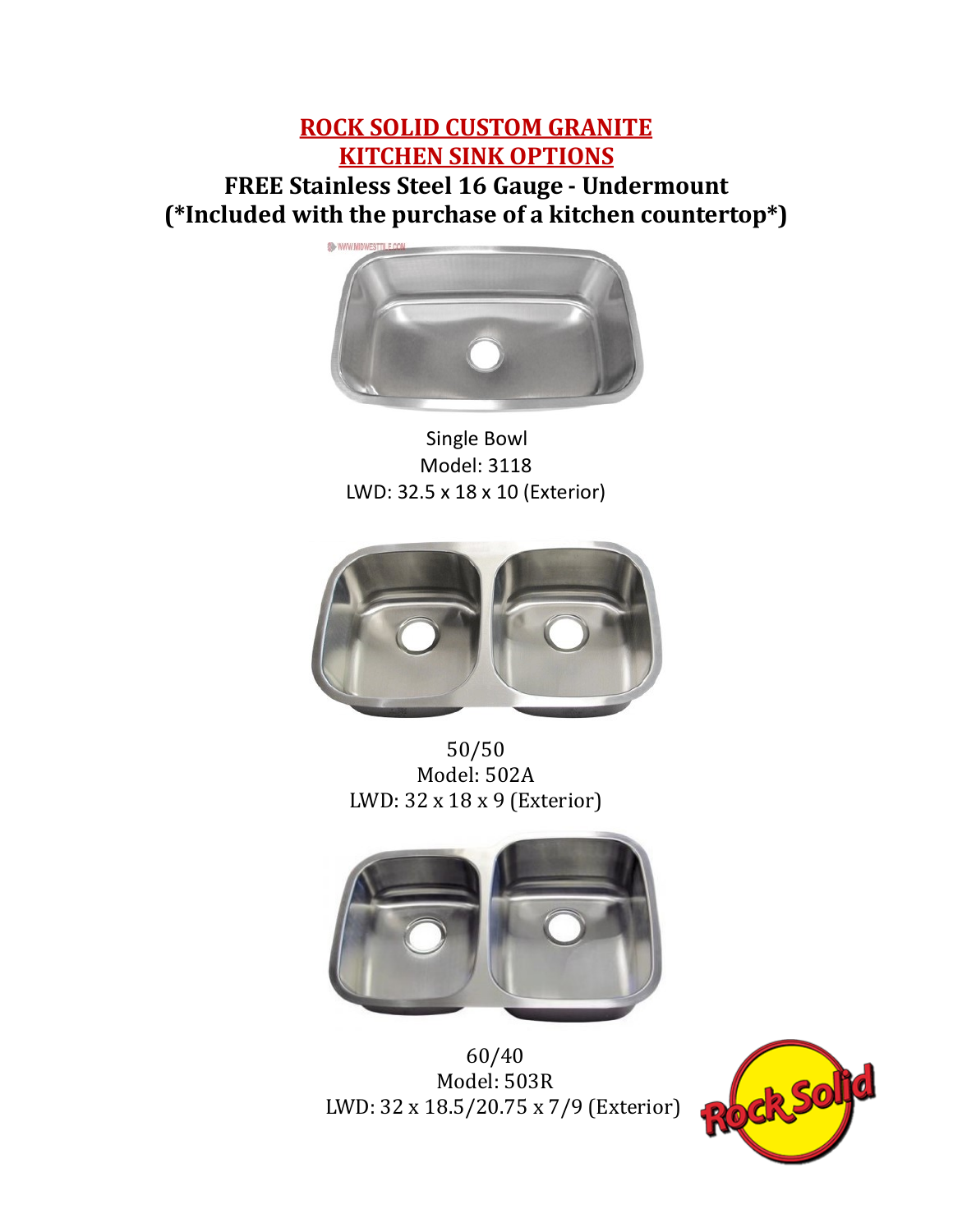## **ROCK SOLID CUSTOM GRANITE KITCHEN SINK OPTIONS Stainless (\*UPGRADE - \$350\*) - Undermount**



Single Bowl Square Edges LWD: 30 x 18 x 10 (Exterior Dimensions)

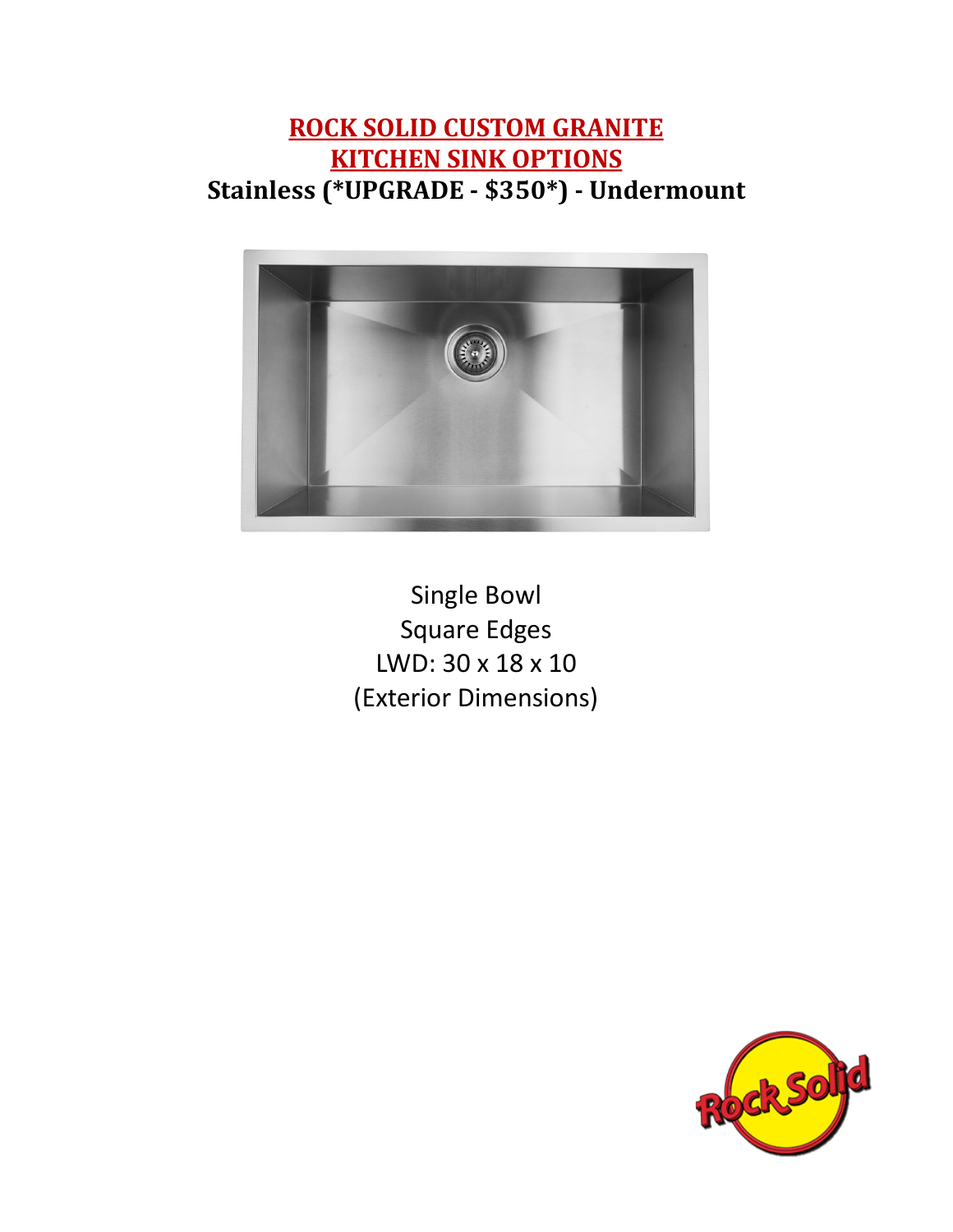## **ROCK SOLID CUSTOM GRANITE KITCHEN SINK OPTIONS Composite (\*UPGRADE - \$300 EACH\*) - Undermount**



Single Bowl Model: V100XXL LWD: 33 x 18.5 x 9.5 (Exterior)



50/50 Model: M200 LWD: 33 x 20.5 x 9 (Exterior)



 60/40 Model: M175 LWD: 33 x 20.5 x 7/9 (Exterior)

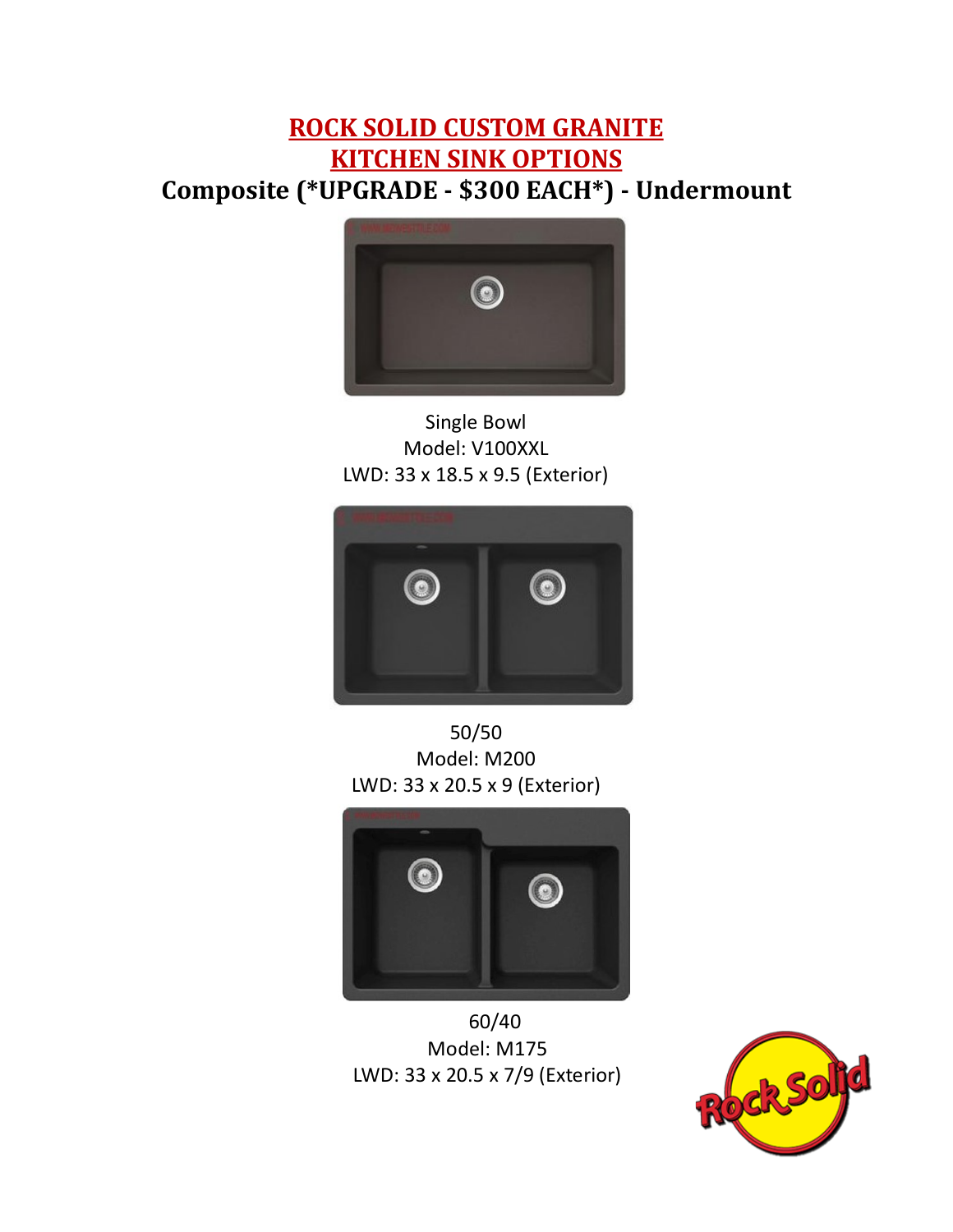## **ROCK SOLID CUSTOM GRANITE BAR/LAUNDRY SINK OPTIONS Stainless Steel 18 Gauge - Undermount (\*\$150 each or can be used as the 1 free stainless option)**



Single Bowl Model: 2318 LWD: 23 x 17.75 x 9



Single Bowl Model: 1815 LWD: 19 x 15.25 x 7



Single Bowl Model: 1512 LWD: 15 x 12.75 x 7